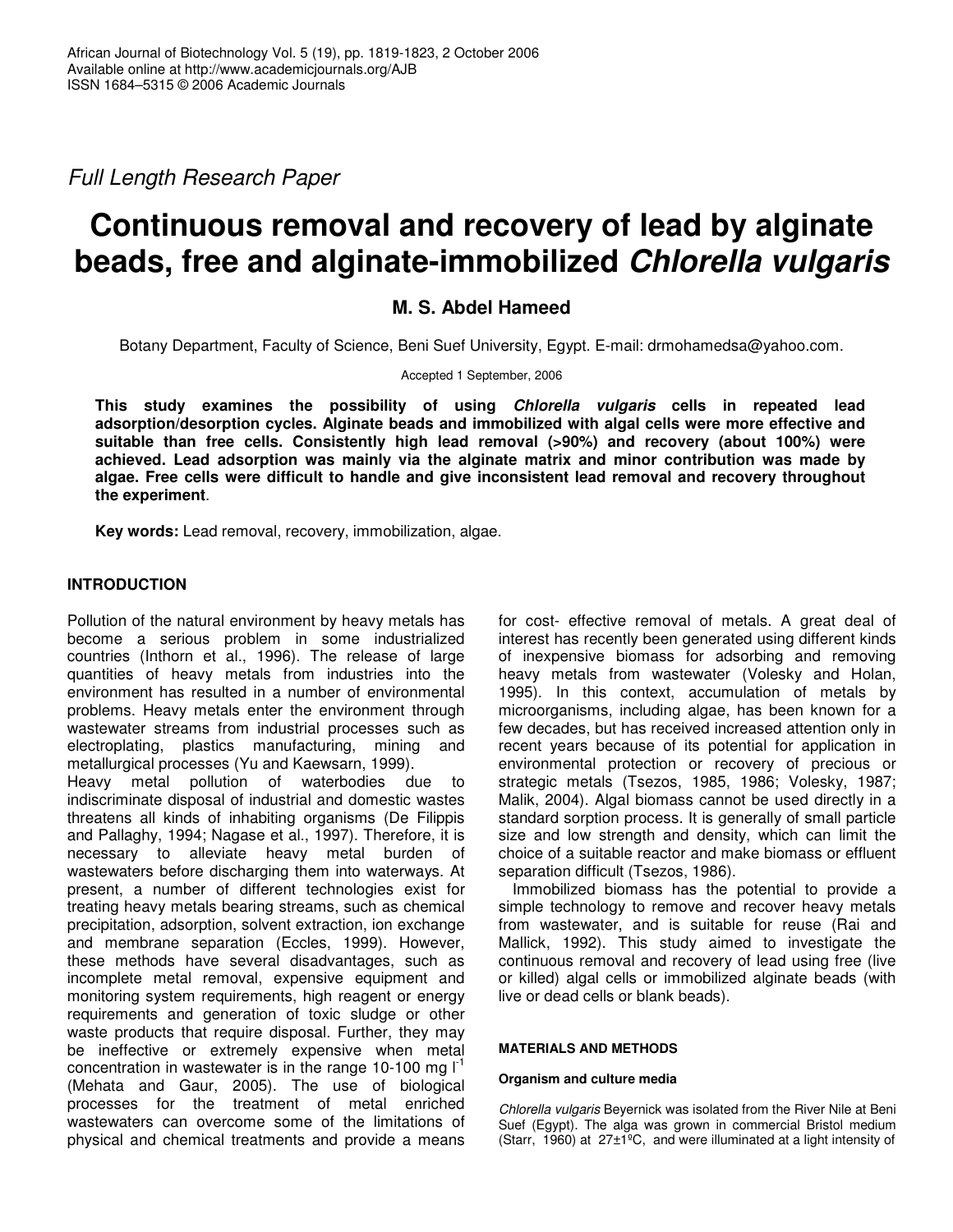

**Figure 1.** Residual lead concentrations in solutions during the six adsorption/elution cycles (mean ± standard deviation bar of three replicates).

75  $\mu$ mol s<sup>-1</sup> m<sup>-2</sup> with a 16 h light/8 h dark photoperiod for 10 days, then harvested by centrifugation (2500 rpm for 10 min).

#### **Bead formation and immobilization of algae**

The algal cells were either killed by heat in the autoclave (labeled as killed cells) or kept alive (named as live cells). The treated algal cells were mixed with equal volumes of 4% sodium alginate (Sigma, UK), and the alginate mixture was then dropped in a 2.5% CaCl2 solution. The beads were then rinsed in deionozed water and stored at 4ºC prior to use. Each algal bead (approximately 2.5 mm in diameter) had an algal density of 3 X 10 $^6$  cells bead<sup>-1</sup>. Similar procedures were employed except the algal cell suspension was replaced by an equal volume deionized water to obtain alginate blank beads (beads without algae).

#### **Adsorption/desorption cycles**

Each cycle consisted of an adsorption and elution phase with the cell : lead solution ratio (3 X 10<sup>7</sup> cells : 1 ml) kept constant through the cycles. The Pb solution was prepared by diluting standard Pb solution to the desired concentration (50 mg/L). The freshly prepared solution was used for each cycle. A total of 15 flasks (150 ml), each containing 40 ml freshly prepared lead solution (pH 6). Free algal cells, either killed or live, was added to these flasks and the cell density was kept at 3 X 10<sup>7</sup> cells ml<sup>-1</sup> lead solution. Four hundred alginate algal beads, prepared from either killed or live cells and alginate blank beads as control were also placed in lead solution to give a density of 10 beads  $ml^{-1}$ . All treatments were in triplicates. The flasks were shaken for 2 h and lead solution was separated from the free algal cells by centrifugation (2500 rpm for 10 min). The supernatant was collected and analysed for residual lead concentration using Perkin-Elmer (model 2380) atomic

absorption flame spectrophotometer. The alginate beads could easily be separated by pouring the mixture through a strainer. The algal mass and the beads were rinsed separately in 40 ml of deioniozed water. Removal of lead from algal biomass or beads was achieved by eluting with 0.1 M HNO $_3$  for 15 min, and the liquid was collected. The algal masses or beads were then rinsed again to remove any residual acidity. To monitor the cellular lead content, cells were digested according to Inthorn et al. (2002) and the Pb concentration obtained as above.

Cell viability of immobilized live cells was tested by dissolving 10 alginate beads in 1 ml sterilized 0.2 M sodium citrate solution and a series of dilutions was made using sterile Bristol media. 1 ml of free live cells was taken to assess cell viability, and a series of dilutions was made. Samples of 0.1 ml from each dilution were plated out dropwise, in triplicate, on Bristol agar plates. The plates were incubated at light/dark cycle (16/8 h) for 7 days. The colonies formed were then counted under the microscope.

#### **Digestion of the algae**

The lead content of the alga was determined after digestion of the washed and dried material for 15 min in a boiling mixture of conc.  $HNO<sub>3</sub>$  and HCl (1:1, v/v) (Fathi et al., 2005).

## **RESULTS**

Immobilized *C. vulgaris* have been investigated for its potential use for the removal and recovery of lead. Data in Figure 1 revealed that free cells, immobilized cells and blank beads were all able to remove lead from solution with different efficiencies. The percentage of lead remo-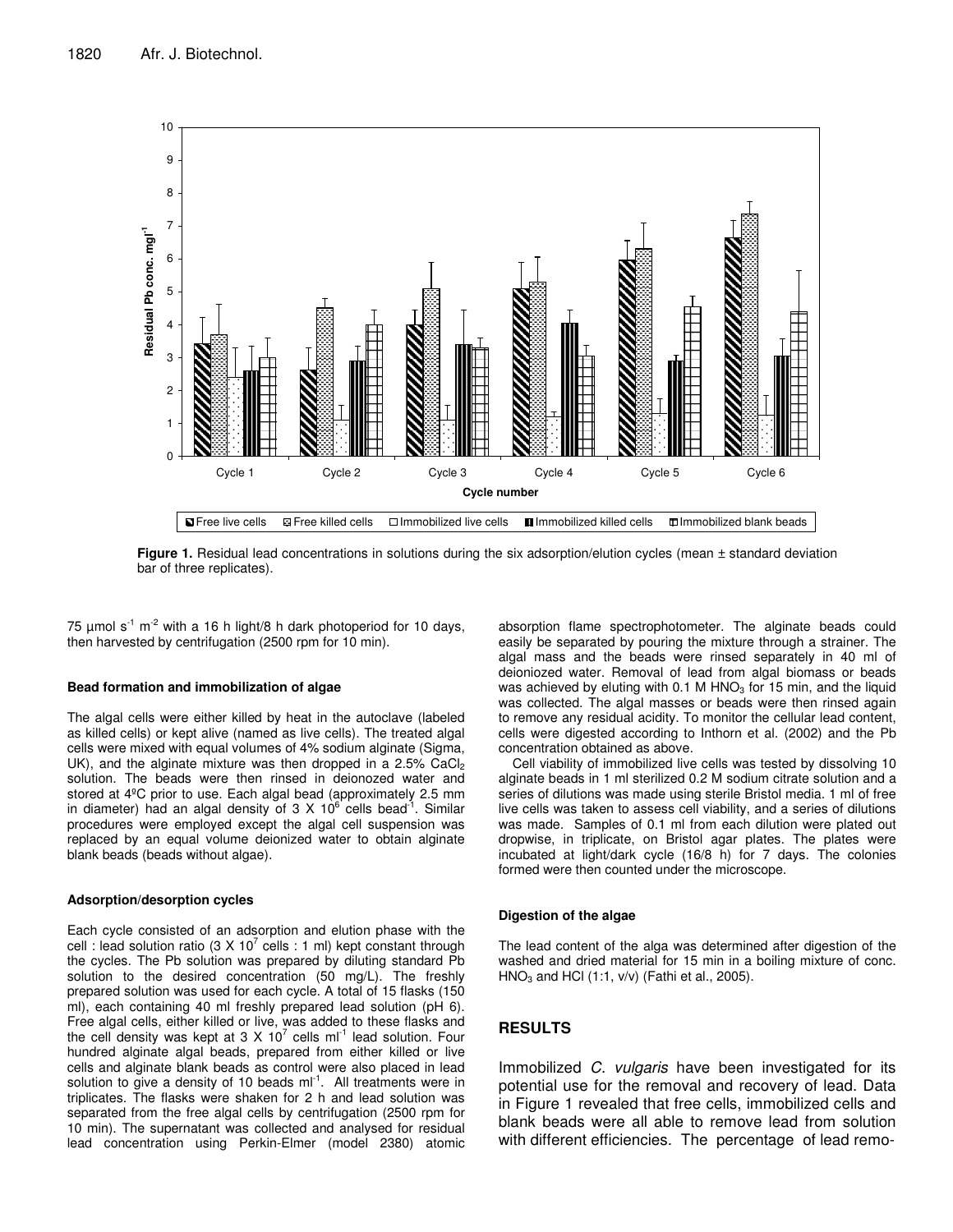| Cycle   | <b>Free live</b><br>cells | <b>Free killed</b><br>cells | Immobilized live<br>beads | Immobilized killed<br>beads | Immobilized blank<br>beads |
|---------|---------------------------|-----------------------------|---------------------------|-----------------------------|----------------------------|
| Cycle 1 | $88.6 \pm 2.7$            | $87.6 \pm 3.05$             | $92+3$                    | $91.3 + 2.51$               | $90+2$                     |
| Cycle 2 | $91.2 \pm 2.25$           | $85 + 1$                    | $96.3 \pm 1.52$           | $90.3 \pm 1.52$             | $86.6 \pm 1.52$            |
| Cycle 3 | $86.6 \pm 1.52$           | $83+2.64$                   | $96.3 \pm 1.52$           | $88.6 + 3.51$               | $89+1$                     |
| Cycle 4 | $83+2.64$                 | $82.3 + 2.51$               | $96 \pm 0.5$              | $86.5 \pm 1.32$             | $89.8 \pm 1.04$            |
| Cycle 5 | $80.1 \pm 2.02$           | $79+2.64$                   | $95.6 \pm 1.52$           | $90.3 \pm 0.57$             | $84.8 \pm 1.04$            |
| Cycle 6 | 77.8±1.75                 | 75.5±1.32                   | $95.8 + 2.02$             | 89.8±1.75                   | $85.3 + 4.16$              |

**Table 1.** Removal efficiency, expressed in terms of the percentage lead adsorbed of different treatments in 6 cycles (mean ± standard deviation of three replicates are shown).

Table 2. Eluted lead concentrations (mg l<sup>-1</sup>) of different treatments in 6 cycles (mean ± standard deviations of three replicates are shown).

| Cycle   | Free live cells | <b>Free killed cells</b> | Immobilized live<br>beads | Immobilized killed<br>beads | Immobilized blank<br>beads |
|---------|-----------------|--------------------------|---------------------------|-----------------------------|----------------------------|
| Cycle 1 | $22.8 \pm 1.04$ | $20.4 \pm 1.05$          | $25.4 \pm 0.51$           | $23.5 \pm 1.32$             | $23.5 \pm 2.78$            |
| Cycle 2 | $20.9 + 1.86$   | 16.6±0.57                | $27.6 \pm 1.52$           | $26.1 \pm 2.75$             | $25.1 \pm 1.89$            |
| Cycle 3 | $18.5 + 1.32$   | $17.2 \pm 1.75$          | $28.6 \pm 0.57$           | $25.2 \pm 0.95$             | $26.3 \pm 0.57$            |
| Cycle 4 | $18.1 \pm 0.9$  | 17.3±0.76                | $28.3 \pm 0.57$           | $25.6 \pm 1.15$             | $25.1 \pm 0.96$            |
| Cycle 5 | $16.3 \pm 1.75$ | $15.9 + 3.5$             | $28.6 \pm 0.36$           | $26.2 \pm 1.7$              | $25.2 \pm 0.72$            |
| Cycle 6 | 15.8±0.47       | $15.1 \pm 0.9$           | $28.7 \pm 0.26$           | $26.3 \pm 1.52$             | $25.3 \pm 0.79$            |

val in each of these treatments also varied over different cycles. The immobilized algae and the alginate blank beads significantly remove more lead than free cells  $(p \le 0.01$  according to one way analysis of variance). The algal biomass alone was not as effective as the alginate beads in removing lead from the solution except in the second cycle (Table 1). The removal efficiency of the free live cells was 88% in the first cycle, which increased to 91 in the second cycle, and then there was gradual decrease to reach 77% in the last cycle.

There was gradual decrease in the removal efficiency of lead by free killed cells from cycle one to cycle six. The immobilized live cells recorded 92% Pb removal in the first cycle and increased in the following cycles to 96% approximately. The lead removal by the immobilized blank beads fluctuated between 85 and 90% in the different cycles.

# **Elution of lead**

The amount of lead eluted from the free live and killed algal cells were significantly lower than that eluted from the immobilized algal beads and alginate blank beads (Table 2). The amount of lead eluted from free cells was always incomplete and the eluted Pb level was around 15% lower than the amount of adsorbed lead in the first cycle. The eluted lead level decreased consistently to record more than 30% in the following cycles (Figure 2).

Different pattern was monitored in the alginate beads treatments. The elution in cycle 1 was 92% in the

immobilized live cells, 85% in the immobilized killed cells and 86% in the immobilized blank beads. In the subsequent cycles the elution efficiency was around 98% (Figure 2)

# **Viability of the live cells**

The number of live free algal cells expressed as colony forming unit/ml recorded continuous loss of cells during each cycle. The initial count was 3 X 10<sup>7</sup> cells ml<sup>-1</sup> which dropped to 2.2 X 10<sup>7</sup> cells ml<sup>-1</sup> at the end of the first cycle (more than 25% of the cells were killed). The loss continued in the subsequent cycles and only 9.9 X 10 $^6$ cells ml<sup>-1</sup> persisted throughout the course of the experiment (33% of the initial inoculum). The situation was different in case of immobilized live cells as the recorded reduction in the total count was less than that of free cells. At the end of first cycle the reduction was about 2% only. The live algal cells within the beads persisted throughout the experiment with only 25% loss. At the end of the six cycles the algal count reached 2.25 X 10<sup>7</sup> cells ml<sup>-1</sup> (2.25 X 10<sup>6</sup> cells bead<sup>-1</sup>). No colonies were observed in cultures containing dead cells and blank beads.

# **Cellular lead content**

The cellular lead content of the free live cells increased by 8.5% more than the control after the first cycle. Seco-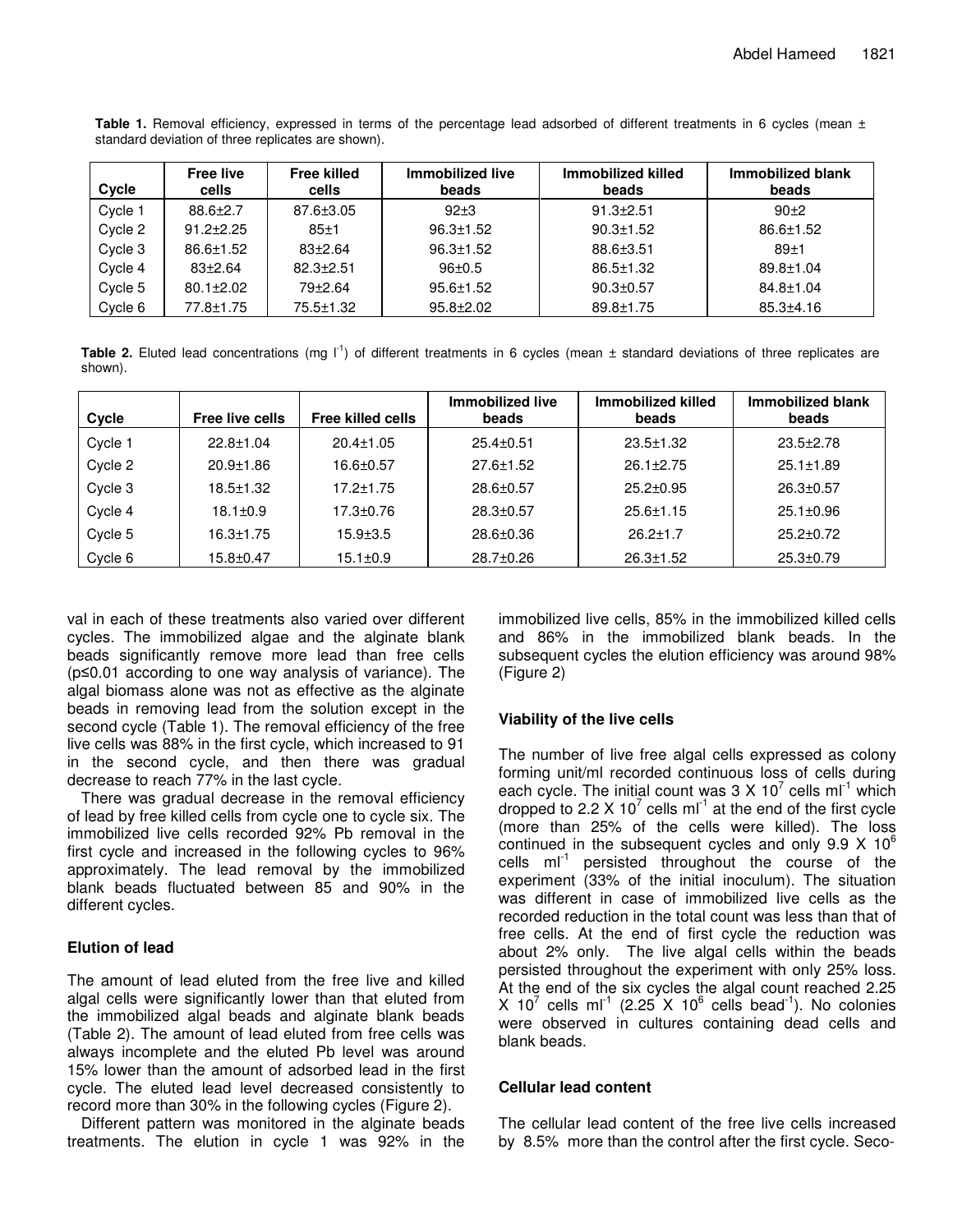

**Figure 2.** Elution efficiency, expressed in terms of lead eluted as a percentage of the total lead adsorbed, of different treatments in 6 cycles (mean ± standard deviation bar of three replicates).

nd and third cycle recorded slight increase and reached 13%, then remains nearly constant. No increase in cellular lead content was recorded in case of the immobilized live cells throughout the course of the experiment.

# **DISCUSSION**

Heavy metals such as lead are persistent in the environment and can accumulate in food chain, exhibiting toxic effects. Biosorption is considered a reliable, efficient, and low-cost technique for metal removal from wastewater (Balaria et al., 2005). The green alga *C. vulgaris* is often used to study adsorption of heavy metals (Aksu and Dönmez, 2006; Ruangsomboon and Wongrat, 2006). In this study, free live *C. vulgaris* cells adsorbed significantly more Pb than free dead cells in the first two cycles, and no significant difference was found thereafter, as most of the algal cells were killed during the first two cycles due to the lead toxicity and the increase in the cellular lead content. In comparison to live cells, the metal sorption capacity of dead cells may be greater, equivalent or less (Ozer, et al., 2000). Greene and Bedell (1990) mentioned that *C. vulgaris* cells, killed by heat, accumulated greater amounts of uranium (VI) than living cells. Tam et al. (1998a) found that the killed cells performed better than the initially live cells in copper removal and recovery.

The results in the present study showed that the repeated adsorption/elution cycles using the alginate immobilized algal cells are effective. The lead removal efficiency improved after the first cycle and remained consistently high throughout the course of the experiment. The data also revealed the efficiency of the immobilized beads over the free cells. Generally, it is reported (Ting et al., 1989) that the uptake of metal ions can be divided into two stages: rapid and slow stage. In the rapid stage, the metal ions are adsorbed onto the surface of the microorganism. In the slow stage, the metal ions transport across the cell membrane into the cytoplasm. Acid treatment during the first elution could remove contaminated metals previously bound to the alginate and cells, freeing up more binding sites for the next adsorption cycle and raising the efficiency (Mclean, et al., 1994; Wilhelmi and Duncan, 1996).

Immobilization generally tends to increase metal accumulation by biomass (Darnall et al., 1986; Aksu et al., 1998). Immobilized cells accumulate more metals than free cells due to (i) enhanced photosynthetic capacity (Khummongkol et al., 1982), and (ii) increased cell wall permeability (Brouers et al., 1989). Immobilization of living biomass also provides protection to cells from metal toxicity (Bozeman et al., 1989), which